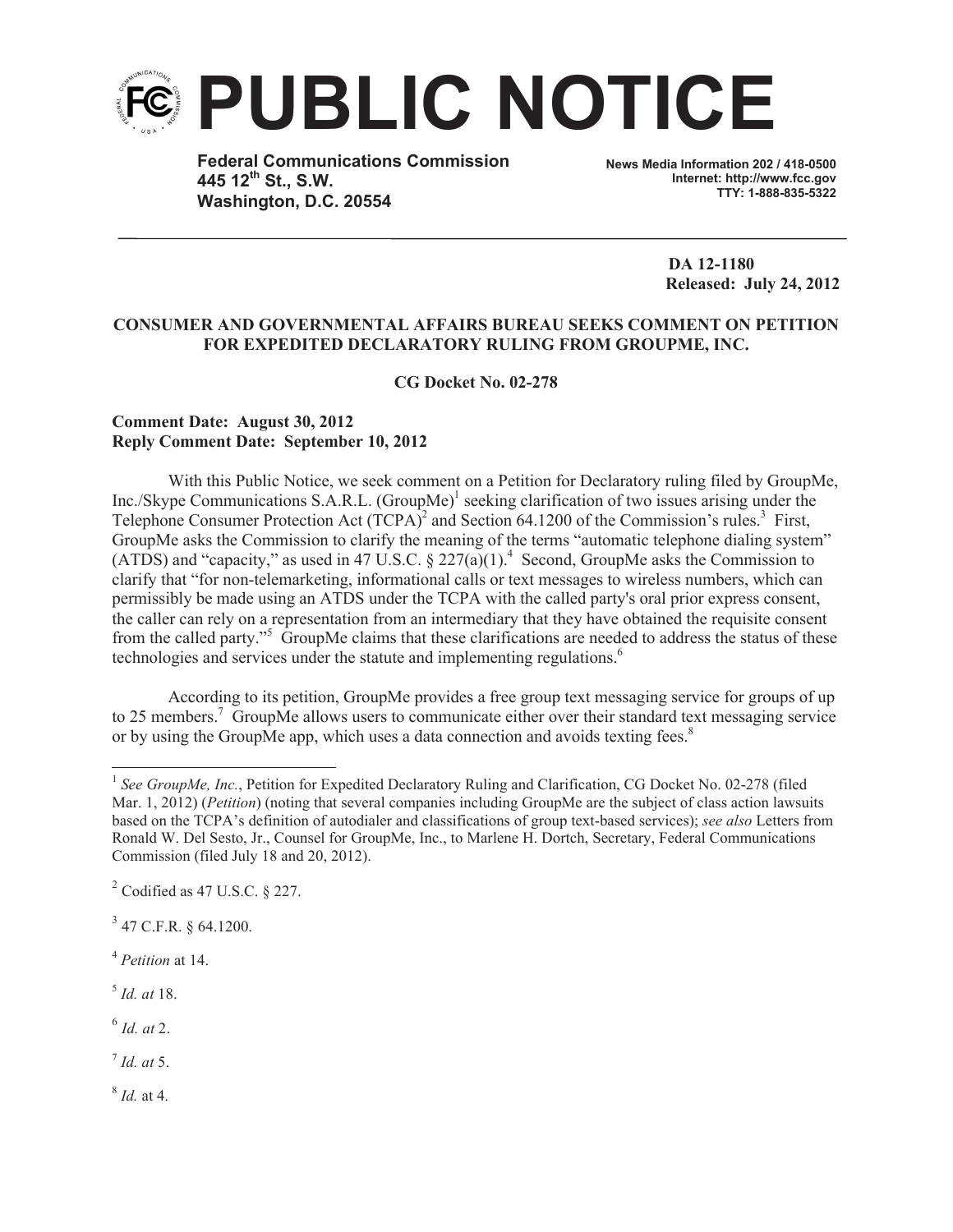Pursuant to sections 1.415 and 1.419 of the Commission's rules,<sup>9</sup> interested parties may file comments and reply comments on or before the respective dates indicated on the first page of this Notice. Comments may be filed using the Commission's Electronic Comment Filing System (ECFS). *See Electronic Filing of Documents in Rulemaking Proceedings*, 63 FR 24121 (1998).

- Electronic Filers: Comments may be filed electronically using the Internet by accessing the ECFS: http://fjallfoss.fcc.gov/ecfs2/.
- Paper Filers: Parties who choose to file by paper must file an original and one copy of each filing.
- Filings can be sent by hand or messenger delivery, by commercial overnight courier, or by first-class or overnight U.S. Postal Service mail. All filings must be addressed to the Commission's Secretary, Office of the Secretary, Federal Communications Commission.
- All hand-delivered or messenger-delivered paper filings for the Commission's Secretary must be delivered to FCC Headquarters at  $445 \frac{12^{th}}{S}$ t., SW, Room TW-A325, Washington, DC 20554. The filing hours are 8:00 a.m. to 7:00 p.m. All hand deliveries must be held together with rubber bands or fasteners. Any envelopes and boxes must be disposed of before entering the building.
- Commercial overnight mail (other than U.S. Postal Service Express Mail and Priority Mail) must be sent to 9300 East Hampton Drive, Capitol Heights, MD 20743.
- U.S. Postal Service first-class, Express, and Priority mail must be addressed to 445 12<sup>th</sup> Street, SW, Washington DC 20554.

People with Disabilities: To request materials in accessible formats for people with disabilities (braille, large print, electronic files, audio format), send an e-mail to  $fcc504@$  fcc.gov or call the Consumer  $&$ Governmental Affairs Bureau at 202-418-0530 (voice), 202-418-0432 (tty).

The proceeding this Notice initiates shall be treated as a "permit-but-disclose" proceeding in accordance with the Commission's *ex parte* rules.<sup>10</sup> Persons making *ex parte* presentations must file a copy of any written presentation or a memorandum summarizing any oral presentation within two business days after the presentation (unless a different deadline applicable to the Sunshine period applies). Persons making oral *ex parte* presentations are reminded that memoranda summarizing the presentation must (1) list all persons attending or otherwise participating in the meeting at which the *ex parte*  presentation was made, and (2) summarize all data presented and arguments made during the presentation. If the presentation consisted in whole or in part of the presentation of data or arguments already reflected in the presenter's written comments, memoranda or other filings in the proceeding, the presenter may provide citations to such data or arguments in his or her prior comments, memoranda, or other filings (specifying the relevant page and/or paragraph numbers where such data or arguments can be found) in lieu of summarizing them in the memorandum. Documents shown or given to Commission

 $^{9}$  47 C.F.R. §§ 1.415, 1.419.

<sup>10</sup> 47 C.F.R. §§ 1.1200 *et seq*.